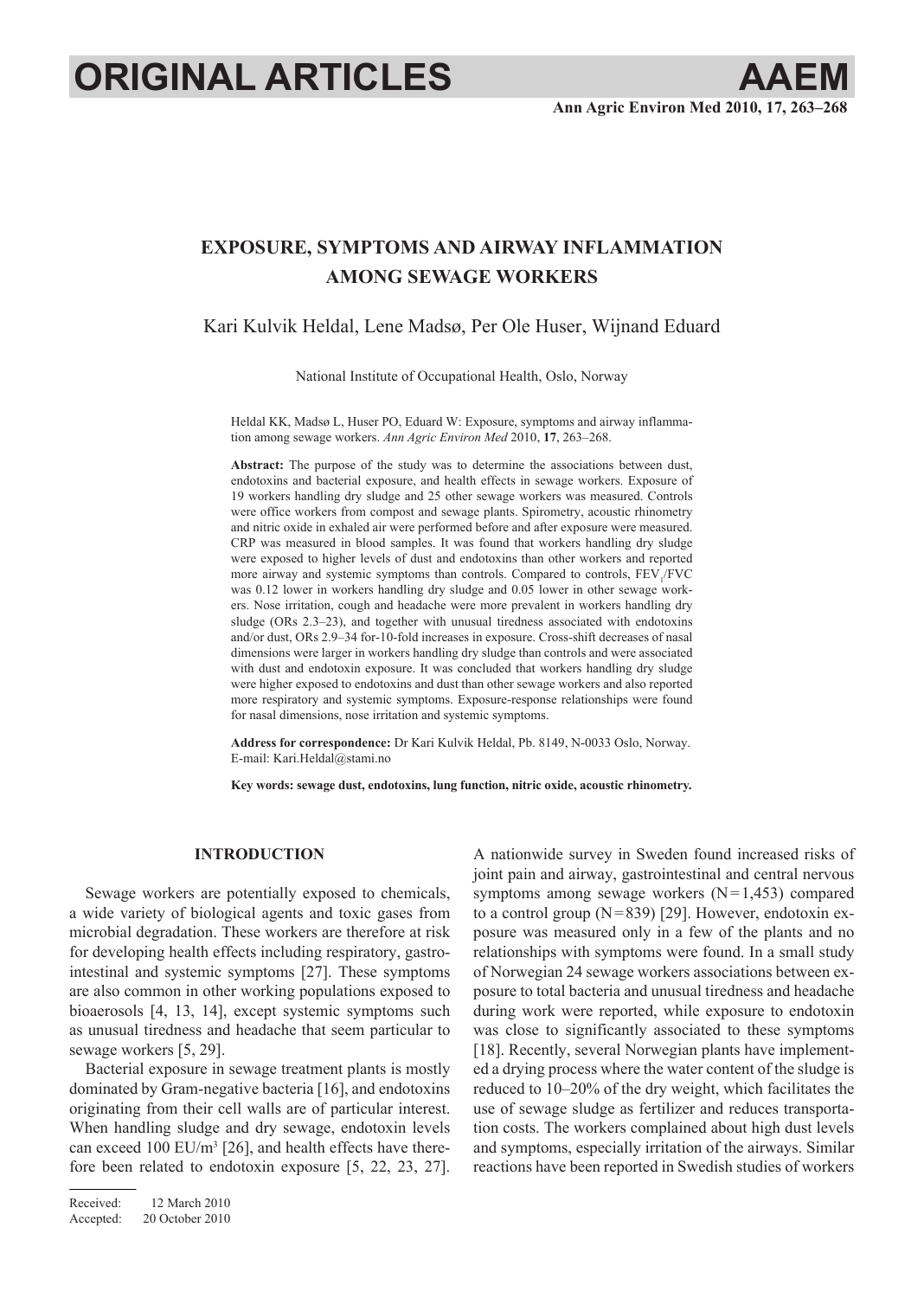handling dried sludge together with clinical and immunological findings, including increased levels of C-reactive protein (CRP) and fibrinogen degradation products (FDP) [17, 28]. However, information on exposure levels in these studies was limited.

We therefore conducted an investigation of exposure and health effects in workers handling dry sewage sludge in Norway, and included both sewage workers not handling dry sludge and unexposed office workers for comparisons. Cross-shift examinations of lung function, nasal dimensions and nitric monoxide in exhaled air were performed, symptoms during the shift were recorded and inflammation markers were measured in blood samples collected postshift. Exposure to inhalable dust, endotoxins and bacterial cells was measured and statistically analyzed for associations with health effects.

# **MATERIALS AND METHODS**

**Population.** All 44 workers from 8 different municipal sewage plants in Norway participated in the study (Tab. 1). Nineteen workers were from 4 plants where sludge was dried and 25 workers from 4 other plants with chemical and mechanical treatment without sludge drying. Controls  $(N=36)$  were employees from compost  $(N=29)$  and sewage plants  $(N=8)$  and were mainly office workers. All participants were tested for atopy (Phadiatop test, FEIA, UniCap system, Furst Laboratory).

**Study design.** All sewage workers and controls were examined by spirometry before and after work. A blood sample was collected after work, and all participants completed a questionnaire on work-related-symptoms during the shift. Nasal dimensions and nitric monoxide in exhaled air were measured before and after work, but because of logistical constraints only in sewage workers handling dry sludge  $(N=19)$ . Personal exposure of all sewage workers was monitored between spirometries with duration of approximately 4 hours. Exposure was also monitored on several days following the health examinations. All work was performed indoors.

The participants completed a self-administered questionnaire on respiratory, gastrointestinal symptoms and systemic symptoms, including headache and tiredness experienced on the day of exposure measurements. The questionnaire has been used previously in farmers [19].

**Spirometry.** Pulmonary function among sludge handling workers and controls was tested with a Vitalograph 2160 spirometer (Spirotrac®, UK) using American Thoracic Society guidelines [1]. Spirometric airflow limitation was defined by a  $\text{FEV}_1/\text{FVC}$  ratio  $\leq 70\%$  and  $\text{FEV}_1 \leq 80\%$ of predicted value [7].

**Acoustic rhinometry.** Nasal cavity dimensions were measured pre- and post-shift by acoustic rhinometry **Table 1.** Characteristics of the study population.

| Characteristic                                | Sewage workers |                        |                              |  |  |  |
|-----------------------------------------------|----------------|------------------------|------------------------------|--|--|--|
|                                               | Controls       | Dry sludge<br>handling | No dry<br>sludge<br>handling |  |  |  |
| N                                             | 36             | 19                     | 25                           |  |  |  |
| Male, %                                       | 67             | 90                     | 100                          |  |  |  |
| Age, year, AM (SD)                            | 43(10)         | 38(10)                 | 41(11)                       |  |  |  |
| Atopy, $\%$                                   | 25             | 16                     | 20                           |  |  |  |
| Smoking, %                                    | 16             | 37                     | 36                           |  |  |  |
| Tobacco consumption,<br>packyears, AM (range) | $2.3(0-26)$    | $3.3(0-18)$            | $4.3(0-30)$                  |  |  |  |
| $CRP$ , ng/ml, $GM$ ( $GSD$ )                 | 0.97(2.4)      | 1.3(3.5)               | 1.7(2.5)                     |  |  |  |

N – number; AM – aritmetic mean; SD – standard deviation; GM – geometric mean; GSD – geometric standard deviation.

(Rhin2100, Rhino Metrics AS, Lynge, Denmark) as described in Rhinoloogy [2]. The smallest total cross-sectional area and the total volume between 0–20 mm (1) and 20–50 mm (2) from the nostrils were designated TMCA1 and TMCA2, and TVOL1 and TVOL2, respectively.

**Nitric monoxide in exhaled air.** Nitric monoxide in expired air was monitored with a chemi-luminescence analyzer (EcoMedics, CLD88sp, Denernten, Switzerland) according to American Thoracic Society guidelines [3] using a 300 ml/min sampling gas flow rate and 50 ml/sec expiration rate. The measurement range was 0.1–5,000 ppb (precision 2%).

**CRP.** Serum was collected from blood samples after coagulation for 30 minutes at room temperature and centrifugation for 15 minutes at 3,000 g and kept at  $-20^{\circ}$ C until analysis within a month. CRP was measured by a HS-MicroCRP assay with an immunoturbidimetric assay with latex-bounded anti-CRP antibody (Tina QuantRoche, Roche Diagnostics Corporation, Germany).

**Exposure.** Personal filter samples were collected in parallel with 2 PAS6 cassettes (Personal Air Sampler with a 6 mm inlet) manufactured at the workshop of the NIOH, Oslo, Norway [31]. Polycarbonate filters with pore size 0.8 µm (Poretics, Osmonics, Livermore, USA) were analysed for inhalable dust by gravimetry, and for total bacterial cells and fungal spores by epifluorescence microscopy [9]. Glass fibre filters (Whatman GF/A, Maidstone, USA) were analysed for endotoxins by a quantitative kinetic chromogenic *Limulus* amoebocyte lysate assay [6].

**Statistical methods.** Distributions of variables were described by arithmetic means and standard deviations, or by geometric means and geometric standard deviations if the distributions were positively skewed. Statistical testing was performed by parametric methods, except variables with positive skew that were tested either with non-para-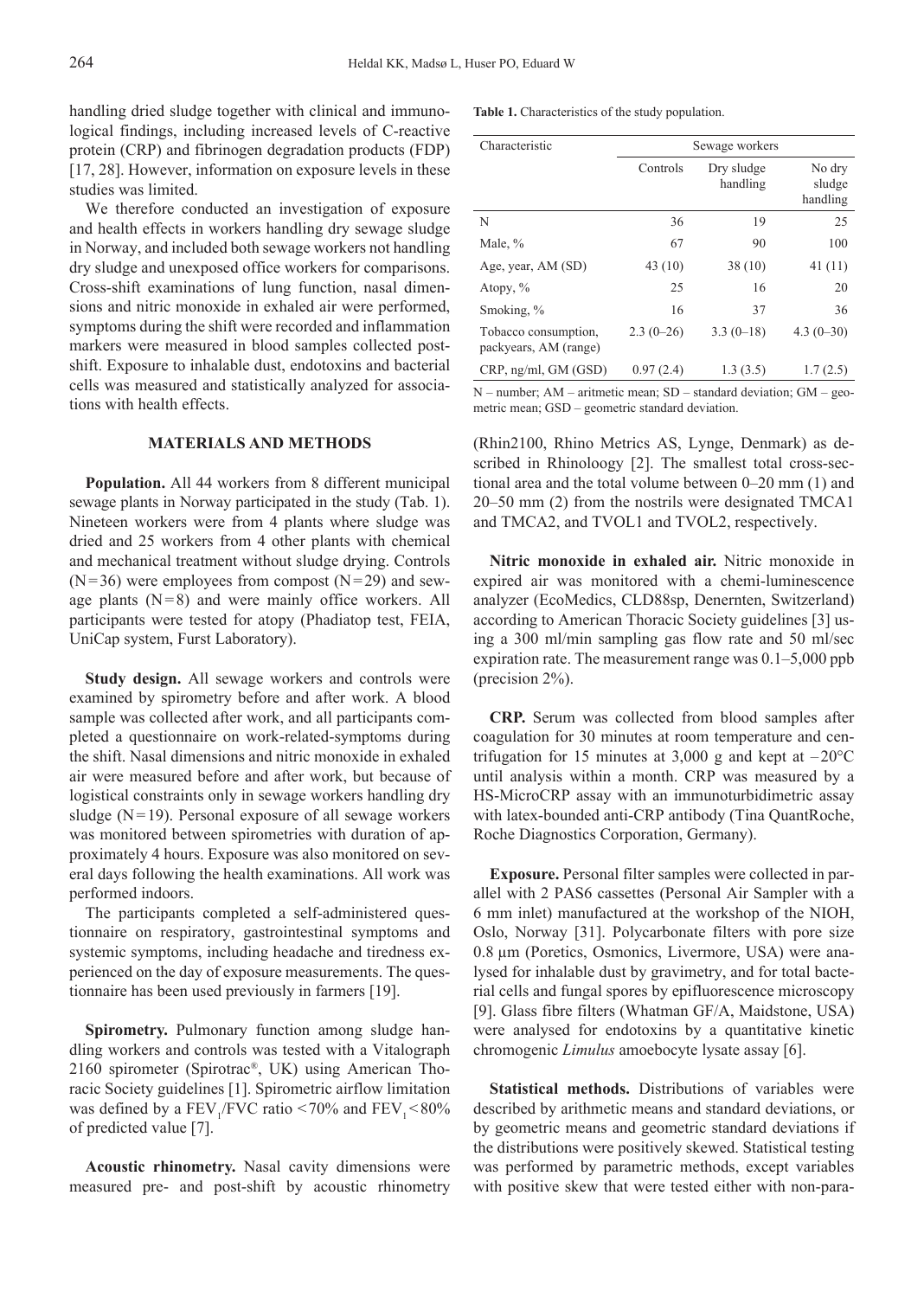| Acute symptoms                           | Controls $(N=36)$           |            |                             | Wald test                         |                             |                                   |                    |
|------------------------------------------|-----------------------------|------------|-----------------------------|-----------------------------------|-----------------------------|-----------------------------------|--------------------|
| during work                              |                             |            |                             | Dry sludge handling $(N=19)$      |                             | No dry sludge handling $(N=25)$   | for different      |
|                                          | Prevalence<br>$\frac{0}{0}$ | <b>OR</b>  | Prevalence<br>$\frac{0}{0}$ | $OR_{adi}$<br>$(95\% \text{ CI})$ | Prevalence<br>$\frac{0}{0}$ | $OR_{adi}$<br>$(95\% \text{ CI})$ | groups,<br>p-value |
| Nose irritations                         | 33                          | <b>REF</b> | 63                          | $2.3(0.7-8.1)$                    | 16                          | $0.2(0.04-0.9)$                   | < 0.01             |
| Cough                                    | 14                          | <b>REF</b> | 42                          | $5.0(1.2-21)$                     | 12                          | $0.8(0.2 - 3.7)$                  | 0.03               |
| Asthma-like symptoms                     | 6                           | <b>REF</b> | 11                          | $1.8(02-16)$                      | 8                           | $1.3(0.2-11)$                     | 0.9                |
| Fever attack                             | $\theta$                    | <b>REF</b> | $\overline{0}$              | $ND^a$                            | $\overline{0}$              | ND <sup>a</sup>                   |                    |
| Nausea                                   | $\mathbf{0}$                | <b>REF</b> | $\overline{0}$              | $ND^a$                            | $\theta$                    | ND <sup>a</sup>                   |                    |
| Unusual tiredness                        | 17                          | <b>REF</b> | 37                          | $2.9(0.8-12)$                     | 12                          | $0.6(0.1-2.9)$                    | 0.1                |
| Headache                                 | 3                           | $REF^b$    | 26                          | $23(2.3-230)$                     | $\theta$                    | $REF^b$                           | < 001              |
| One or more symptoms<br>from the airways | 36                          | <b>REF</b> | 68                          | $3.0(0.9-10)$                     | 28                          | $0.5(0.2-1.7)$                    | 0.04               |
| One or more work<br>related symptoms     | 38                          | <b>REF</b> | 79                          | $5.2(1.4-19)$                     | 36                          | $0.9(0.3-2.4)$                    | 0.02               |

**Table 2.** Self-reported symptoms in sewage workers and controls. Prevalences, odds ratios (OR) and confidence intervals (95% CI) of self-reported symptoms adjusted for age and smoking are shown.

REF – reference group; OR – 1; <sup>a</sup>not undertaken because of 0% prevalence in all groups; <sup>b</sup> control group and sewage workers not handling sludge were combined because of 0% prevalence in one group.

metric methods or by parametric methods after log-transformation. Pearson correlation coefficients between logtransformed exposure variables were computed. Exposureresponse associations and comparisons of job groups were tested by logistic and multiple linear regressions, adjusting for age and smoking. Smoking was used as a dichotomous variable in models of cross-shift effects.

#### **RESULTS**

**Work-related symptoms.** The prevalences of nose irritation, cough, headache, one or more respiratory symptoms and one or more work-related symptoms reported on the day that exposure was measured, were significantly different between groups and generally highest in sewage workers handling dry sludge (Tab. 2).

**Spirometry.** The FEV<sub>1</sub>/FVC ratio and FVC% of predicted measured before work was significantly lower among sewage workers, and lowest in workers handling dry sludge (Tab. 3). Lung function did not change significantly during the work shift in all groups and differences between the groups were not significant either. Three of 19 workers (16%) handling dried sludge had spirometric airflow limitation (FEV<sub>1</sub>/FVC ratio <70% and FEV<sub>1</sub> <80%). Two of these were smokers.

**Acoustic rhinometry.** Sewage workers handling dry sludge  $(N=19)$  had a significantly work shift decrease in TVOL1  $(-0.35 \text{ cm}^3, \text{ SE}=0.060, \text{ p} < 0.001)$  and TMCA1  $(-0.12 \text{ cm}^2, \text{ SE}=0.033, \text{ p}<0.01)$ , which was larger than among controls  $(N=30)$ . These changes were also larger than in the control group, adjusted difference  $-0.29$  cm<sup>3</sup>,

**Table 3.** Pre-shift lung function in sewage workers and controls, and cross-shift changes. Unadjusted values and differences between sewage workers and the control group adjusted for smoking (packyears) and age are shown.

| Parameter                  | Controls<br>$(N=32)$ | Sewage workers               |           |           |                                 |           |           |                    |
|----------------------------|----------------------|------------------------------|-----------|-----------|---------------------------------|-----------|-----------|--------------------|
|                            |                      | Dry sludge handling $(N=19)$ |           |           | No dry sludge handling $(N=25)$ |           |           | for different      |
|                            | AM(SD)               | AM(SD)                       | b         | <b>SE</b> | AM(SD)                          | b         | <b>SE</b> | groups,<br>p-value |
| Pre-shift                  |                      |                              |           |           |                                 |           |           |                    |
| FEV,% pred <sup>a</sup>    | 101.7(10.5)          | 93.4(20.7)                   | $-7.9$    | 4.2       | 97.6 (13.8)                     | $-2.4$    | 3.8       | 0.2                |
| FVC% pred <sup>a</sup>     | 109.9(10.1)          | 99.6 (17.7)                  | $-99b$    | 4.5       | 97.2(18.2)                      | $-11c$    | 4.1       | 0.01               |
| FEV./FVC                   | 0.878(0.102)         | 0.774(0.113)                 | $-0.109d$ | 0.028     | 0.811(0.079)                    | $-0.062b$ | 0.026     | 0.001              |
| Cross-shift change         |                      |                              |           |           |                                 |           |           |                    |
| $FEV$ ,% pred <sup>a</sup> | 0.2(5.0)             | 1.0(6.8)                     | 0.9       | 1.5       | $-1.4(4.5)$                     | $-1.9$    | 1.3       | 0.2                |
| FVC% pred <sup>a</sup>     | $-0.4(5.0)$          | 2.1(6.8)                     | 2.4       | 2.1       | $-2.6(9.6)$                     | $-2.6$    | 2.0       | 0.08               |
| FEV./FVC                   | 0.005(0.018)         | $-0.005(0.038)$              | $-0.009$  | 0.013     | 0.013(0.059)                    | 0.010     | 0.011     | 0.3                |

AM – aritmetic mean; SD – standard deviation; b – difference from the control group; SE – standard error; <sup>a</sup> prediction based on ERS (European Respiratory Society) reference population; <sup>b</sup>Bonferroni adjusted p < 0.1; <sup>c</sup>Bonferroni adjusted p < 0.05; <sup>d</sup>Bonferroni adjusted p ≤ 0.001.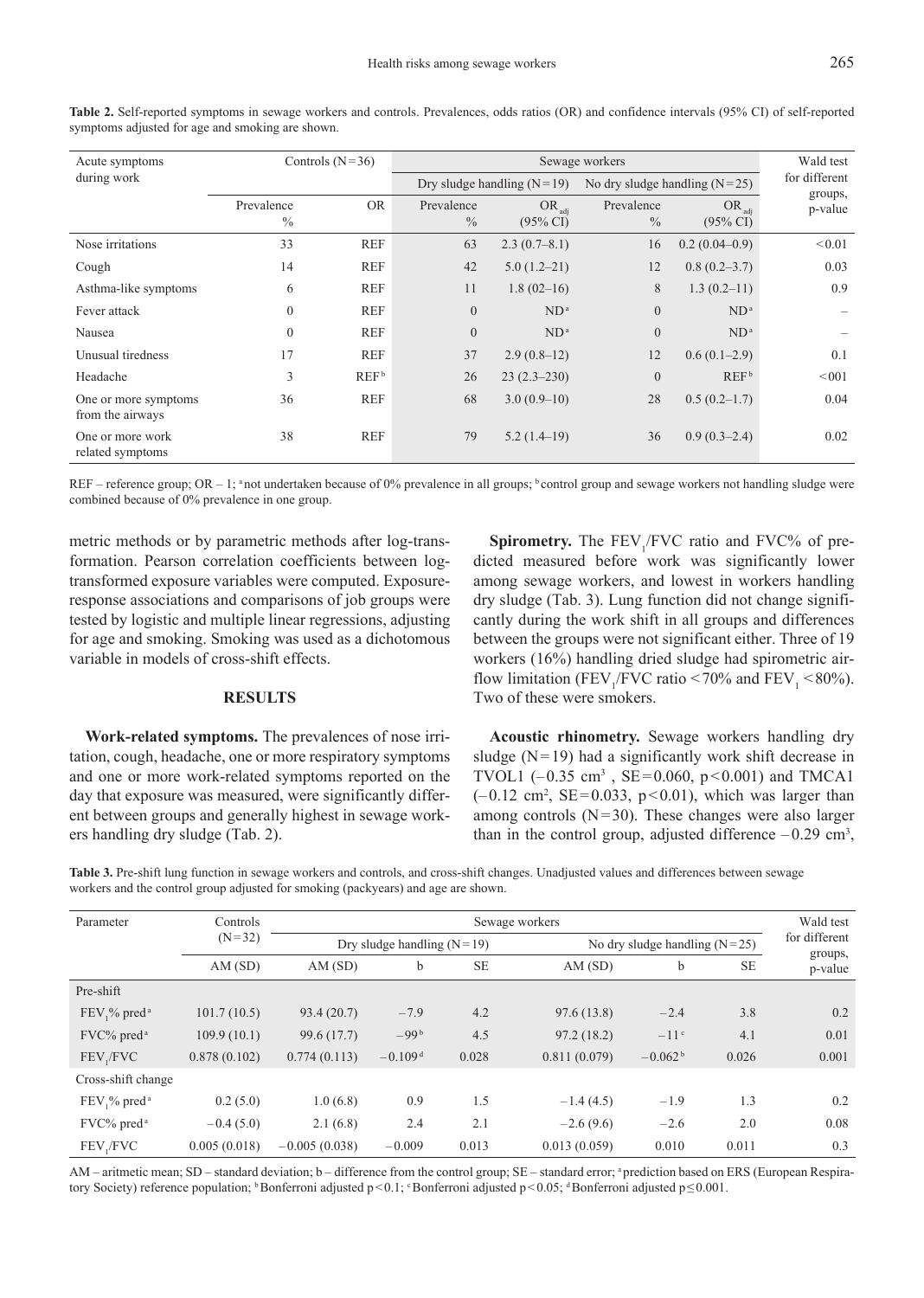| Agent                                 | Exposure                                                  |                       |                                                              |                       |                                                                  |           |  |  |  |
|---------------------------------------|-----------------------------------------------------------|-----------------------|--------------------------------------------------------------|-----------------------|------------------------------------------------------------------|-----------|--|--|--|
|                                       | All measurements in plants with<br>sludge drying $(n=28)$ |                       | All measurements in plants without<br>sludge drying $(n=50)$ |                       | Measurements concomitant with<br>health examinations $(n=42-43)$ |           |  |  |  |
|                                       | AM(SD)                                                    | GM (GSD)              | AM(SD)                                                       | GM (GSD)              | AM(SD)                                                           | GM (GSD)  |  |  |  |
| Inhalable dust, $mg/m3$               | $2.1^a(2.4)$                                              | $1.0b$ (3.6)          | $0.2^{\mathrm{a}}(0.2)$                                      | $0.13b$ (2.2)         | 1.1(2.0)                                                         | 0.31(4.8) |  |  |  |
| Endoxins, $EU/m^3$                    | $320^{\text{a}} (680)$                                    | 72 <sup>b</sup> (5.9) | 75 <sup>a</sup> (160)                                        | 12 <sup>a</sup> (8.9) | 220 (570)                                                        | 28(7.9)   |  |  |  |
| Bacteria, $10^3$ cells/m <sup>3</sup> | 650 (1,300)                                               | 45(14)                | 530 (1.300)                                                  | 73(7.1)               | 320 (970)                                                        | 27(8.1)   |  |  |  |

**Table 4.** Exposure of sewage workers to inhalable dust, endotoxins and bacterial cells.

n – number of measurements; AM – aritmetic mean; SD – standard deviation; GM – geometric mean; GSD – geometric standard deviation; <sup>a</sup>Mann-Whitney test  $p < 0.05$ ; <sup>b</sup> t-test on log-transformed exposure data  $p < 0.05$ .

 $SE = 0.087$  (p < 0.01), and  $-0.14$  cm<sup>2</sup>,  $SE = 0.050$  (p < 0.01), respectively. No significant cross-shift changes were observed for the inner dimensions of the nose (results not shown). No differences in pre-shift nasal dimensions between working groups and controls were observed.

**Nitric monoxide in exhaled air.** Nitric monoxide levels among workers ( $N=19$ ) and controls ( $N=33$ ) were not significantly different before work 20.7 ppb and 22.1 ppb, respectively, or after work (24.3 ppb and 22.0 ppb, respectively). The cross-shift change in nitric monoxide levels was not significant in sewage workers compared to controls after adjustment for smoking and age.

**CRP in blood.** CRP levels in sewage workers were higher than in the control group, although the 3 groups were not significantly different adjusting for age and smoking (Tab. 1). However, when sewage workers were combined their CRP level was significantly higher than in controls (adjusted CRP level 1.57 times higher, GSE 1.25,  $p=0.04$ ).

**Exposure.** The exposure to inhalable dust and endotoxins was higher in sewage plants with sludge treatment, compared to plants without sludge treatment,  $(p<0.05)$  (Tab. 4). Fungal and bacteria spores were observed only in small numbers in a few samples and these results have therefore not been shown. The correlation coefficients between logtransformed exposure variables were r=0.15–0.47.

**Associations between exposure and health effects.** Nose irritation, unusual tiredness, headache, one or more work-related and one or more airway symptoms were associated with exposure to endotoxins and/or dust with ORs of 2.9–24 for a 10-fold increase in exposure level (Tab. 5). No cross-shift lung function parameters after work were associated with exposure.

The cross-shift decreases of the area (TMCA1) and volume (TVOL1) in the exterior part of the nose were associated with exposure to both endotoxin  $-0.11 \text{ cm}^2$  (SE=0.045,  $p<0.05$ ) and  $-0.22$  cm<sup>3</sup> (SE=0.082,  $p<0.05$ ), respectively, and dust  $-0.21$  cm<sup>2</sup> (SE=0.062, p<0.01), and  $-0.39$  cm<sup>3</sup>  $(SE=0.12, p<0.01)$ , respectively, for 10-fold increases in exposure. There were also close to significant associations between exposure to bacterial cells and these nasal dimensions  $-0.056$  cm<sup>2</sup> (SE=0.030, p=0.08) and  $-0.11$  cm<sup>3</sup>  $(SE=0.056, p=0.06)$ , respectively.

No significant associations were observed between exposure and cross-shift changes in lung function parameters or nitric monoxide in exhaled air.

### **DISCUSSION**

Workers at sewage plants where dry sludge is produced experienced more workrelated airway and systemic symptoms than controls. Similar differences were found for the cross-shift swelling in the nasal mucosa, and pre-shift levels of the  $FEV_1/FVC$  ratio,  $FVC%$  of predicted, and CRP

**Table 5.** Associations between work-related symptoms, lung function and exposure in single-exposure models of dust, endotoxins and bacterial cells in sewage workers (N=43). Odds ratios (OR) and 95% confidence intervals (95% CI) for a ten-fold increase in exposure level adjusted for age and smoking are shown.

| <b>Symptoms</b>                             | Endotoxins |             | Dust      |             | Bacterial cells |             |
|---------------------------------------------|------------|-------------|-----------|-------------|-----------------|-------------|
|                                             | <b>OR</b>  | 95% CI      | <b>OR</b> | 95% CI      | <b>OR</b>       | 95% CI      |
| Experienced on the measurement day $(n=43)$ |            |             |           |             |                 |             |
| Nose irritation                             | $4.0**$    | $1.5 - 10$  | $3.4*$    | $1.1 - 10$  | 1.2             | $0.6 - 2.5$ |
| Cough                                       | 1.8        | $0.8 - 3.9$ | 2.5       | $0.8 - 7.6$ | 0.6             | $0.2 - 1.4$ |
| Asthma like symptoms                        | 3.0        | $0.8 - 11$  | 1.9       | $0.4 - 8.6$ | 0.3             | $0.6 - 5.5$ |
| Unusual tiredness                           | $9.3**$    | $2.0 - 43$  | $4.1*$    | $1.2 - 14$  | 1.5             | $0.7 - 3.4$ |
| Headache                                    | 2.4        | $0.8 - 7.5$ | $24**$    | $2.3 - 270$ | 1.0             | $0.3 - 2.8$ |
| One or more airway symptoms                 | $3.1*$     | $1.3 - 7.4$ | 2.3       | $0.9 - 6.2$ | 0.9             | $0.4 - 1.7$ |
| One or more work related symptoms           | $3.4**$    | $1.4 - 8.7$ | $2.9*$    | $1.0 - 8.4$ | 1.0             | $0.5 - 1.9$ |

 $(*)$  p < 0.1,  $*$  p < 0.05,  $*$  + p < 0.01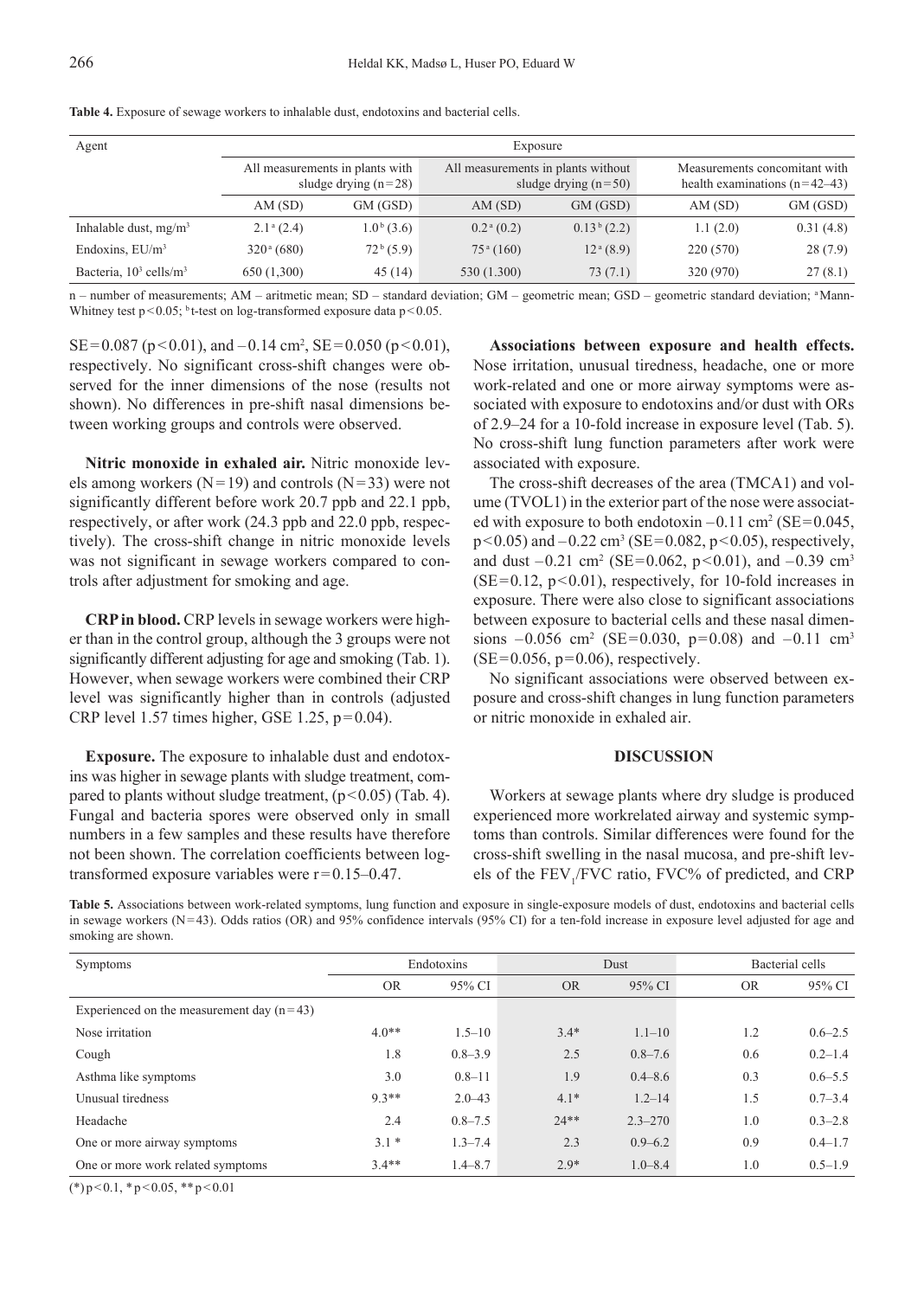in blood. Exposure to inhalable dust and endotoxins was higher in sewage plants with sludge treatment compared to plants without sludge treatment. Especially exposure to endotoxins could reach high levels during handling of dry sewage sludge with a maximum of 3,200 EU/m<sup>3</sup>. Exposure-response associations with dust and endotoxin were observed for work-related respiratory and systemic symptoms and cross-shift swelling in the nasal mucosa.

This study was designed to reveal acute exposure-response relationships. Cross-shift changes of respiratory function were measured and work-related symptoms were recorded on the same day that exposure was measured. An objective measure of inflammation in serum was also included, and the exposure assessment was more detailed than in most other studies of sewage workers. Exposure levels of endotoxin, bacterial cells and dust were not strongly correlated in this study. However, a strong correlation between bacterial counts and endotoxin levels was not expected as not all bacteria are likely to be Gram-negative, and endotoxins are also present in cell wall fragments [12] and these are not detected by fluorescence microscopy. The exposure-response associations of different agents can therefore be regarded as independent. However, the power was limited due to the relatively small size of the population. Nevertheless, several of the health parameters were differently distributed in sewage workers and controls, and even exposure-response associations were observed for respiratory and systemic symptoms, and for swelling in the nasal mucosa.

Work-related respiratory and systemic symptoms dominated among workers handling dry sewage sludge compared to other sewage workers. These findings are in agreement with other studies reporting a variety of symptoms among sewage workers [5, 8, 25, 29]. The occurrence of systemic symptoms such as headache and tiredness seems typical for this occupational group. It has been suggested in several studies that exposure to toxic gases may be the cause of the neurological symptoms among sewage workers [5, 11, 21, 32]. Hydrogen sulphide is of special interest because short periods with high exposure levels are known to occur, although the average exposure in sewage plants is low. In 2 studies from the Netherlands [5, 25] factor analysis identified clusters of flu-like and systemic symptoms, respiratory and neurological symptoms, indicating that sewage workers responded to the workplace exposure with distinct symptom patterns.

Studies of lung function in sewage workers have shown conflicting results. The study by Nethercott and Holness [20] is interesting because they reported close to significantly decreased  $FVC\%$  and  $FEV_1$  compared with expected values in workers handling dried sewage dust in addition to high prevalences of airway symptoms. In agreement with this, we found a significantly lower pre-shift  $FEV<sub>1</sub>/FVC$ ratio and a close to significantly lower FVC% of predicted in sewage workers handling dry sludge. More recent studies of sewage workers not handling dry sludge did not find changes in lung function among sewage workers compared

to controls [28, 33]. This may be due to reduced exposure levels after improvements of the waste water treatment process and more outdoor activities. However, we found that pre-shift levels of FVC % of predicted were lower in sewage workers not handling dry sludge although these workers were exposed to relatively low endotoxin and dust levels. Only minor cross-shift changes in lung function were observed, indicating that the effects on lung function were mainly chronic, and may therefore be due to earlier exposure to levels that were probably higher.

A cross-shift swelling of the nasal mucosa among sewage workers handling dry sludge was observed. Similar effects have been reported in workers exposed to airway irritants [24, 30] as well as organic dust [10, 15]. In the present study, nasal swelling was observed in the outer section of the nasal cavity, where the mucosa extends over a smaller surface area than in the interior part. Mucosal swelling in the interior part is therefore regarded as a more accurate measure of an inflammatory response. However, significant swelling in the outer part of the nose has also been found in tunnel workers [30]. This may suggest that very large particles cause the mucosal swelling as these are more likely to deposit in the external section of the nose.

Higher levels CRP in blood were observed among workers compared to controls, suggesting a systemic inflammation, probably originating from the airways. This is in agreement with a Swedish study where workers exposed to dry sewage dust had higher levels of CRP in serum and fibrinogen degradation products in urine than controls [17]. Nitric monoxide levels were not elevated suggesting that the inflammation was not eosinophilic.

Both nose irritation on the day that exposure was measured and the cross-shift nasal swelling were associated with exposure to dust and endotoxin, indicating that responses in the nose were more acute. In 2 Dutch studies of sewage workers no exposure-associations had been found for nasal symptoms [5, 25]. These workers were exposed to lower [5] or similar levels of endotoxin as in the present study [25]. Exposure to endotoxins may therefore not be the explanation of the associations we found with nose irritation and nasal swelling. Other agents in the dry sewage sludge dust may play a role. Associations between endotoxin exposure and cross-shift nasal swelling have earlier been reported in compost workers and human volunteers exposed to swine dust [10, 15]. Inflammation of the nasal mucosa was confirmed in both studies by increased neutrophils in nasal lavage, which also was correlated with endotoxin exposure [10, 15].

Exposure to endotoxin cannot explain the associations that were found between dust exposure and symptoms and nasal dimensions because the correlation between endotoxins and dust was not strong. The associations between systemic symptoms and nasal dimensions, and dust exposure were even stronger than for endotoxin. It is therefore likely that other components in the dry sewage sludge contribute to the health effects observed in this population of sewage workers.